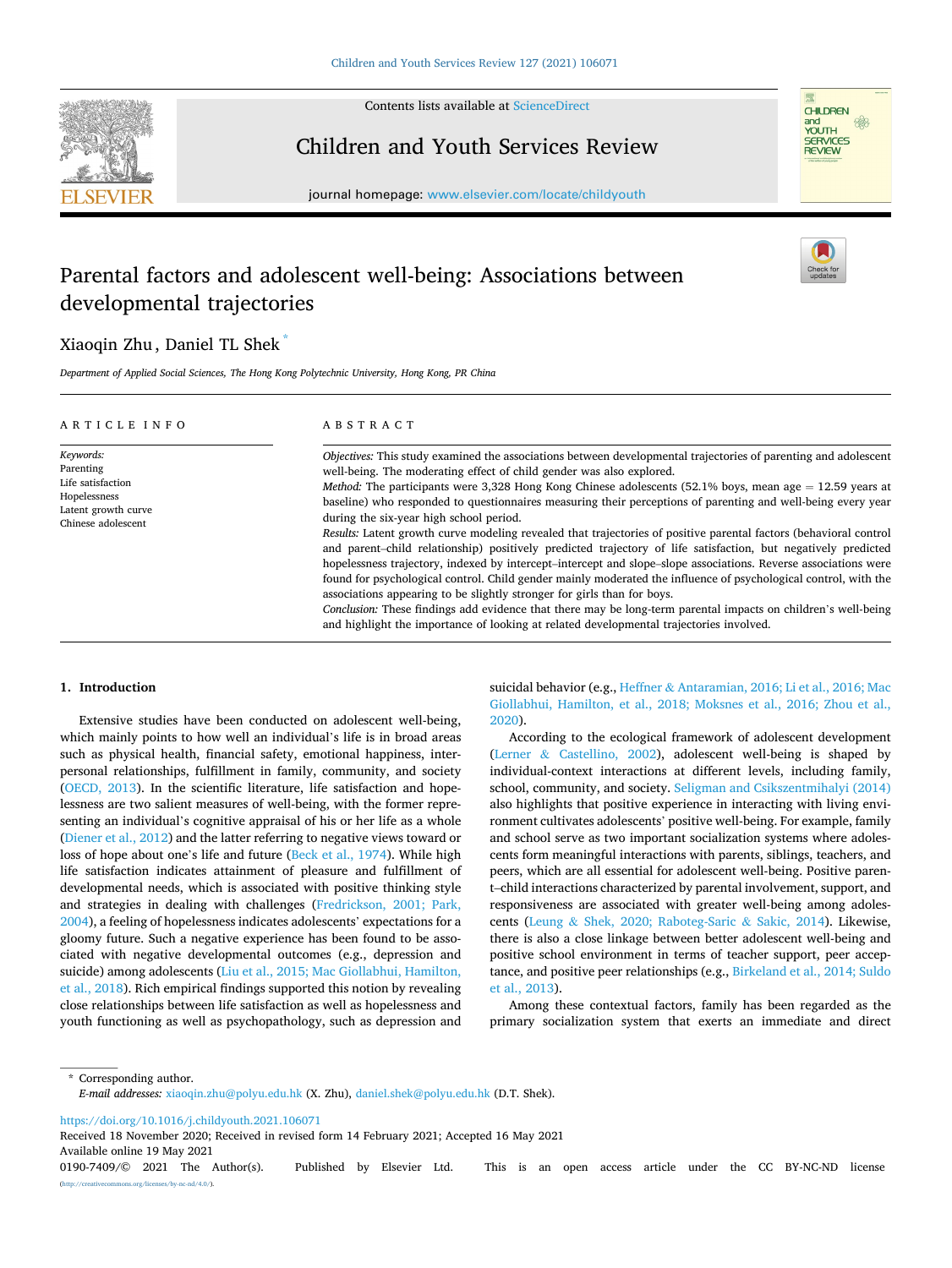influence on children's development (Lerner & [Castellino, 2002; Shek](#page-8-0)  [et al., 2021\)](#page-8-0). In particular, parents' child-rearing strategies and their interactions with children significantly shape the development of children's well-being [\(Proctor et al., 2009; Willroth et al., 2020](#page-9-0)). Research findings in different cultures have demonstrated that adolescents whose parents exercise positive parenting characterized by support, concern, responsiveness, active communication, mutual trust, and/or behavioral control reported higher levels of life satisfaction and lower levels of hopelessness than did their counterparts whose parents exert psychological control, neglect, harshness, and/or other dysfunctional parenting tactics (Lai Kwok & Shek, 2010; Leung & [Shek, 2020; Li et al., 2016; van](#page-8-0)  [der Kaap-Deeder et al., 2017; Zhu](#page-8-0) & Shek, 2020).

Although the studies cited above empirically demonstrated parental impacts on adolescent well-being, most of them only focused on the level of well-being while ignoring its developmental trajectories over time. Adolescents' well-being is arguably volatile, given the considerable challenges and life stress they face during adolescence. For instance, [Goldbeck et al. \(2007\)](#page-8-0) observed a decreasing trend in adolescent life satisfaction, and [Stoddard et al. \(2011\)](#page-9-0) identified an upward trend in hopelessness among some adolescents. [Shek and Liang \(2018\)](#page-9-0) also found life satisfaction declined while hopelessness increased among Hong Kong Chinese adolescents. However, a study found life satisfaction increased [\(Yoo et al., 2017](#page-9-0)), and another study reported a general decline in hopelessness [\(Mac Giollabhui, Nielsen, et al., 2018\)](#page-8-0) across adolescence. Given the mixed findings, it is important to identify the predictors of individual variability in adolescent well-being. One possibility is that positive parenting as an indicator of a favorable socialization environment may buffer the negative influence of adjustment challenges and life stress during the transition period, thus protecting adolescent well-being against a fast decline. However, empirical studies testing this argument are not widespread.

Few exceptions are noted. For example, [Shek and Liang](#page-9-0)'s (2018) study found that lower initial mother–child subsystem quality indicated by maternal parenting practice and quality of mother–child relationship predicted a slower drop in adolescent life satisfaction, and a poorer initial family functioning predicted a slower increase in adolescent hopelessness. [Yoo et al. \(2017\)](#page-9-0) also found that a better relationship with parents predicted a slower increase in children's life satisfaction. Such findings contrasted with the general expectation, and the authors conjectured that it might be attributable to a floor or ceiling effect. In fact, as these studies considered parental influence in terms of an aggregated parental indicator instead of individual parent–child relational quality, it is possible that different parental factors, such as behavioral and psychological control, may exert different influences. For example, in [Zhu and Shek](#page-9-0)'s (2020) study, while behavioral control and parent–child relationship significantly predicted adolescent life satisfaction in one year, psychological control did not. In addition, parental impacts may differ by child gender, which was not considered in the two studies. For instance, as parental behavior control provides guidelines and standards for proper conduct, it may be more influential on boys as they tend to report higher levels of behavioral problems ([Lyons et al., 2014; Pinquart,](#page-8-0)  [2017\)](#page-8-0). On the other hand, psychological control may be more detrimental to girls as they often report higher levels of emotional distress ([Moksnes et al., 2016; Rudolph, 2002](#page-9-0)) and are expected to be more emotionally sensitive and vulnerable to psychological distance from their parents (Leung & [Shek, 2020; Van Lissa et al., 2019](#page-8-0)). As such, there is a need to further understand parental impacts on the changes in adolescent life satisfaction and hopelessness by considering different parental factors and child gender.

Furthermore, none of the studies have considered changes in parental factors over time when investigating parental impacts on adolescent development. This may help explain why some studies did not find significant longitudinal parental impacts. For example, in [Saha](#page-9-0)  et al.'[s \(2010\)](#page-9-0) study, parental support, behavioral control, and autonomy granting were not significant predictors of adolescent life satisfaction after one year. Parental strategies may change over time.

Theoretically, adolescent children become more independent and have a growing need for autonomy, which may lead to changes in parenting strategies and parent–child relationships. For instance, adolescents tend to spend more time with peers and are less willing to disclose themselves, making it more difficult for parents to monitor their children's daily lives, and thus parental behavioral control gradually decreases over time (Hamza & [Willoughby, 2011\)](#page-8-0). In addition, the desire for independence and autonomy may result in more parent–child conflicts and mutual dissatisfaction with each party, which leads to deteriorated relationships between parents and adolescents [\(Shanahan et al., 2007](#page-9-0)). Indeed, two recent multi-wave longitudinal studies using univariate latent growth curve modeling revealed the expected developmental trajectories in different parental factors, such as behavioral control, support, and parent–child relationship ([Mastrotheodoros et al., 2019;](#page-8-0)  Shek & [Dou, 2020](#page-8-0)). Such changes in parenting call for a better understanding of parental impacts by investigating the associations between developmental trajectories in parental factors and adolescent wellbeing.

In view of these research gaps, our study aimed to examine 1) how developmental trajectories in parental factors are associated with developmental trajectories in adolescent life satisfaction and hopelessness, and 2) whether the associations are differed by child gender. Three parental factors that constitute essential aspects of the family process were considered, including behavioral control, psychological control, and parent–child relationship (Zhu & [Shek, 2020\)](#page-9-0). Parental behavioral control is commonly conceived as a functional strategy that aims to regulate children's behavior through monitoring and setting rules and boundaries ([Barber et al., 2005](#page-8-0)). In contrast, psychological control is intrusive parenting that aims to manipulate children's thoughts, feelings, and emotions through shaming, guilt induction, and love withdrawal ([Barber et al., 2005](#page-8-0)). Parent–child relationship refers to the quality of interactions between parents and children as well as the extent to which children are satisfied with parental socialization [\(Shek](#page-9-0) & Zhu, [2019\)](#page-9-0).

Empirical findings have documented the general positive nature of behavioral control and parent–child relationship as well as the negative nature of psychological control, as reflected in their associations with the levels of adolescent developmental outcomes (Leung & [Shek, 2020;](#page-8-0)  [Rothenberg et al., 2020; van der Kaap-Deeder et al., 2017; Zhu](#page-8-0) & Shek, [2020\)](#page-8-0). Thus, we expected that trajectories of behavioral control and parent–child relationship would be positively associated with the developmental trajectory of life satisfaction (Hypothesis 1a and Hypothesis 1b) while negatively associated with the developmental trajectory of hopelessness (Hypothesis 1c and Hypothesis 1d). For example, intercept and linear slope of parental behavioral control were expected to be positively associated with intercept and linear slope of adolescent life satisfaction, indicating a faster decrease in parental behavioral control would be associated with a faster decrease in adolescent life satisfaction. On the contrary, the developmental trajectory of psychological control was expected to negatively predict the developmental trajectory of life satisfaction (Hypothesis 2a) while positively predict the developmental trajectory of hopelessness (Hypothesis 2b). To test the potential moderating effect of child gender, all these hypotheses were tested using multi-group comparisons (girls vs. boys). Given the limited research findings in this field, we explored child gender effect without making any prior hypotheses. Similar to previous studies, family demographic variables (i.e., economic status and family intactness) were considered as time-invariant control variables as they may affect adolescent well-being ([Antaramian, Huebner,](#page-8-0) & Valois, 2008; Shek & [Liang, 2018\)](#page-8-0).

## **2. Methods**

#### *2.1. Participants and procedures*

Grade 7 students in twenty-eight local Chinese secondary schools in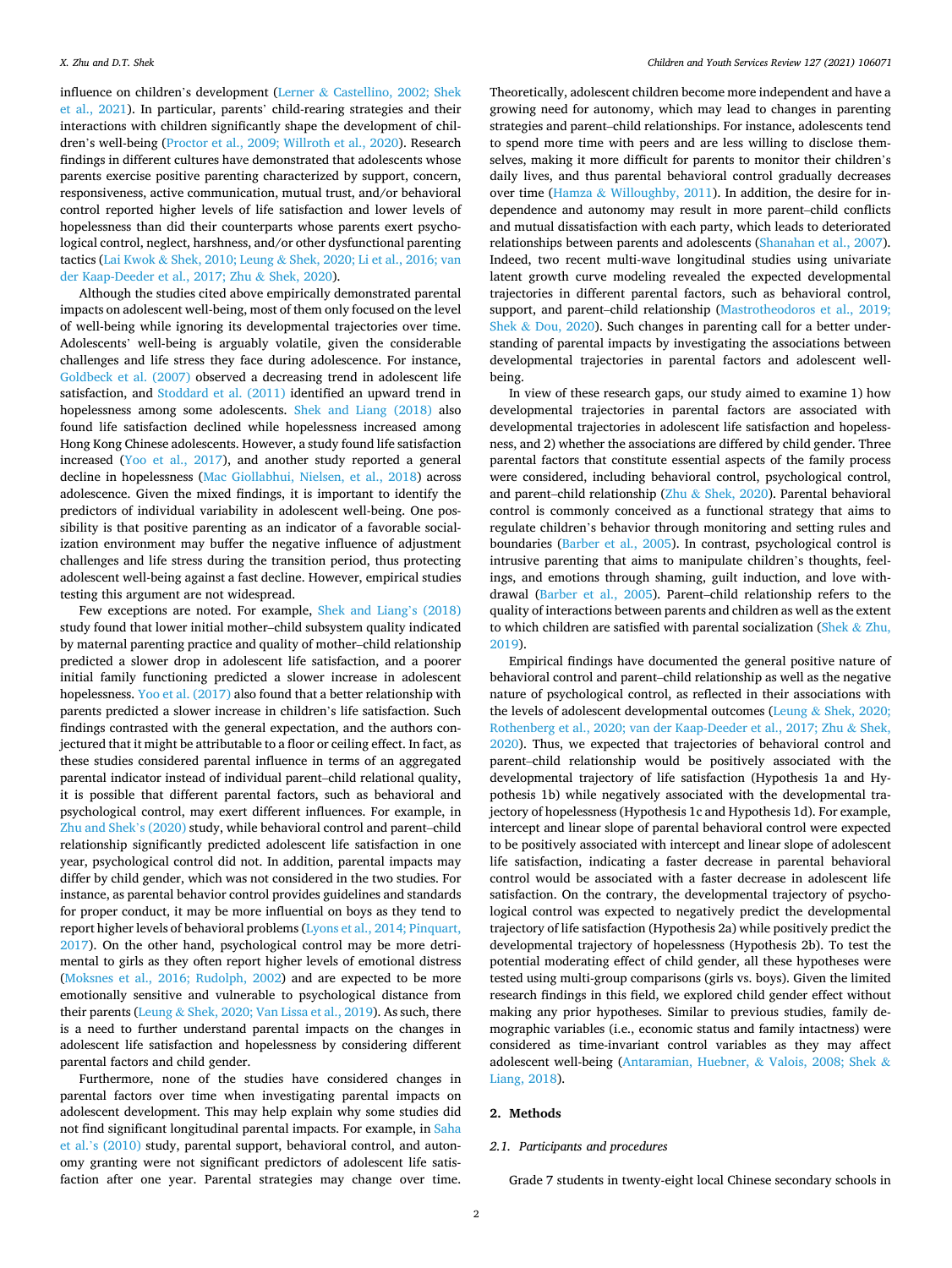<span id="page-2-0"></span>different districts in Hong Kong were invited to join a longitudinal project in which adolescents were surveyed annually during their high school period (Grade 7 to 12) regarding their psychosocial adjustment and associated antecedents. At Wave 1, a total of 3,328 adolescents (mean age  $= 12.59 \pm 0.74$  years; 52.1% boys) completed the survey. This sample showed demographic characteristics comparable to the general Grade 7 Chinese adolescent population in Hong Kong at the same year (i.e., mean age  $= 12.04$  years, 52.5% boys) ([Education Bu](#page-8-0)[reau, 2010\)](#page-8-0).

Among the 3,328 students, 2,905, 2,860, 2,684, 2,474, and 2,385 completed the same survey in the succeeding five waves of data collection. Sample attrition was attributable to the following reasons: some students were absent from school when we collected data, some students had transferred to another school, some had withdrawn from school, and some decided not to respond to the follow-up surveys. Attrition analyses for one wave were conducted between students having completed data (Sample A) and those not responding to the survey (Sample B) at the respective wave. At Wave 2, compared with Sample A, students in Sample B were slightly older (mean difference in baseline age  $= 0.17$ ,  $t = 3.75$ ,  $p < .001$ , Hedge's  $g = 0.23$ ), comprised of a higher proportion of boys (Chi-square  $= 34.75, p < .001, \varphi = 0.10$ ). But the two samples did not show significant differences in family economic status and intactness. Regarding baseline parental factors and adolescent life satisfaction and hopelessness, the two samples had no significant differences in father's and mother's behavioral control, father–child relationship, and life satisfaction. However, slightly better mother–child relationship, lower levels of father's and mother's psychological control, and lower hopelessness were reported by the students in Sample A as compared to Sample B (*F* values varied between 7.47 and 25.86, *p*s *<* 0.01,  $\eta^2_{\ p}$  ranged between 0.002 and 0.008). Attrition analyses yielded similar findings at later assessment occasions. As the effect sizes of the differences were not large, attrition was not a major bias in this study. At each wave, there were also small proportions (0.04%–5.58%) of incomplete data that were not related to attrition. Based on these figures, we regarded missing data in the present study were "missing at random" ([Rubin, 1976](#page-9-0)).

Ethical approval was obtained from the "Human Subjects Ethics Subcommittee" at the authors' institution. Participating schools, as well as students and their parents, also gave their written consent. Prior to each occasion of data collection, participants were explained the principles of volunteer participation, free withdrawal without any consequences, anonymity, and confidentiality of the information they provided. Students completed the survey in a paper-and-pencil manner in a quiet classroom with the presence of a trained research assistant.

The data collected in this project have been utilized to address different research questions, such as associations among parental factors and adolescent problem behavior (Shek & [Zhu, 2019; Zhu](#page-9-0) & Shek, 2020) and the developmental trajectories of parental factors and adolescent well-being (Shek & [Dou, 2020; Shek](#page-9-0) & Liang, 2018). While the team's prior work has documented developmental trajectories in parenting and adolescent well-being separately using univariate latent growth curve modeling, the present study aimed to address new research questions. Specifically, this study examined how the developmental trajectories in parenting predict the developmental trajectories of adolescent wellbeing and whether the associations are moderated by child gender. Therefore, the foci of the present study are different from those in previous studies. Table 1 summarizes what had been done in prior work and the related limitations that were further addressed in this study.

#### *2.2. Measures*

## *2.2.1. Parent factors*

Parental factors were measured by a validated indigenous scale entitled "Parent–Child Subsystem Quality Scale", which included two 17-item subscales for paternal factors and maternal factors, respectively (Shek & [Law, 2016\)](#page-9-0). In each subscale, seven items assessed behavioral

#### **Table 1**

Summaries of research questions addressed in prior work and limitations addressed in the present study using the same data set.

| Related<br>work<br>based on<br>the 6-year<br>dataset | Research<br>method                                 | Research objectives                                                                                                                                                                                                                                                                                                                                           | Limitations                                                                                                                                                                                                                                                                                                                                                                                            |
|------------------------------------------------------|----------------------------------------------------|---------------------------------------------------------------------------------------------------------------------------------------------------------------------------------------------------------------------------------------------------------------------------------------------------------------------------------------------------------------|--------------------------------------------------------------------------------------------------------------------------------------------------------------------------------------------------------------------------------------------------------------------------------------------------------------------------------------------------------------------------------------------------------|
| Shek and<br>Liang<br>(2018)                          | Univariate<br>Latent Growth<br>Curve<br>Modeling   | 1. Examine<br>developmental<br>trajectories of<br>adolescent well-<br>being (life satisfac-<br>tion and<br>hopelessness)<br>2. Explore predictive<br>effects of baseline (i.<br>e., Wave 1) internal<br>assets (e.g.,<br>resilience) and<br>external assets (e.g.,<br>family functioning,<br>aggregated<br>parenting) on the<br>developmental<br>trajectories | 1. Did not distinguish<br>between different<br>parental factors<br>2. Did not consider<br>changes in parental<br>factors over time -<br>how changes in<br>different parental<br>factors over time<br>may predict<br>changes (i.e.,<br>developmental<br>trajectories) of<br>adolescent well-<br>being?<br>3. Did not conduct<br>multi-group com-<br>parisons across<br>child gender (boys<br>vs. girls) |
| Shek and<br>Dou<br>(2020)                            | Univariate<br>Latent Growth<br>Curve<br>Modeling   | 1. Examine<br>developmental<br>trajectories of<br>different parental<br>factors (e.g.,<br>behavioral control<br>and psychological<br>control)<br>2. Compare differences<br>between paternal                                                                                                                                                                   | 1. Did not examine the<br>influence of<br>parental factors on<br>adolescent well-<br>being<br>2. Did not conduct<br>multi-group com-<br>parisons across<br>child gender (boys<br>vs. girls)                                                                                                                                                                                                            |
| The<br>present<br>study                              | Multivariate<br>Latent Growth<br>Curve<br>Modeling | and mother factors<br>1. Examine<br>associations<br>between<br>developmental<br>trajectories of<br>different parental<br>factors and changes<br>in adolescent well-<br>being                                                                                                                                                                                  | The present study<br>focused on different<br>research questions and<br>addressed the above<br>limitations                                                                                                                                                                                                                                                                                              |
|                                                      |                                                    | 2. Explore the<br>moderating effect of<br>child gender on the<br>associations<br>between changes in<br>parental factors and<br>changes in<br>adolescent well-<br>being                                                                                                                                                                                        |                                                                                                                                                                                                                                                                                                                                                                                                        |

control (e.g., "My father/mother asked me about what I did after school" and "my father/mother expects me to have good behavior in school"), four items assessed psychological control (e.g., "Father/mother often wants to change my mind or feelings for things"), and the final six items assessed parent–child relationship (e.g., "My father's/mother's discipline of me is reasonable" and "I shared my feelings with my father/ mother"). Respondents indicated the extent to which they agreed with each statement from "1" ("strongly disagree") to "4" ("strongly agree"). Cronbach's alpha and McDonald's omega estimates of all subscales were above 0.80 at all waves (see [Table 2](#page-3-0)).

### *2.2.2. Life satisfaction*

The five-item translated Chinese version of the "Satisfaction with Life Scale" was employed to ass adolescents' overall perceptions of the quality of their lives [\(Diener et al., 1985; Shek, 2004](#page-8-0)). A six-point reporting scale (1 = "strongly disagree",  $6 =$  "strongly agree") was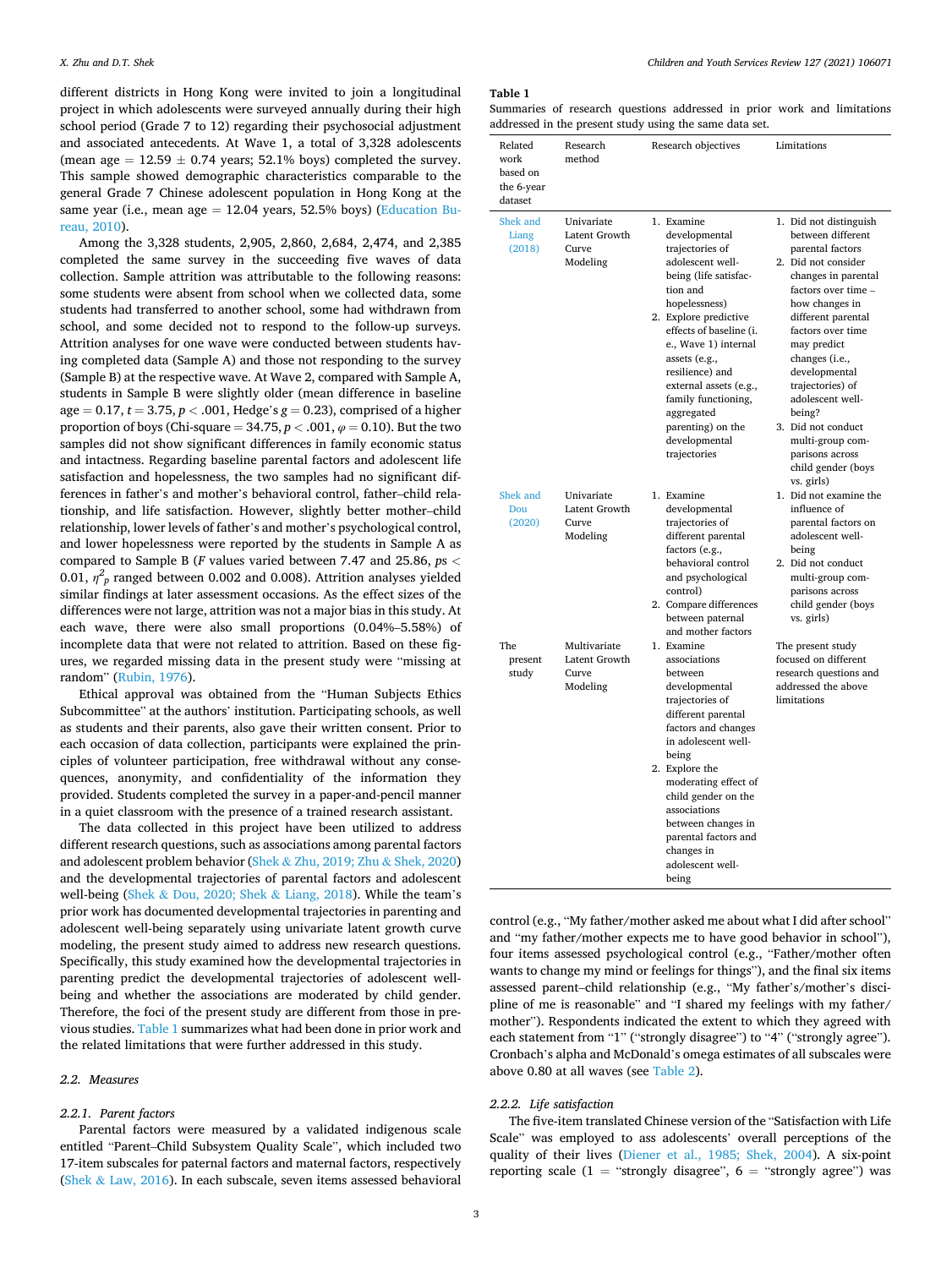#### <span id="page-3-0"></span>**Table 2**

| Descriptive statistics of key variables and reliability analyses of measures at six waves. |  |  |  |
|--------------------------------------------------------------------------------------------|--|--|--|
|                                                                                            |  |  |  |

|                  | Mean (SD)      |                         |                         |                                  | ReliabilityCronbach's alpha(McDonald's omega) |             |                |        |        |                |        |        |
|------------------|----------------|-------------------------|-------------------------|----------------------------------|-----------------------------------------------|-------------|----------------|--------|--------|----------------|--------|--------|
| N<br>Total       | W1<br>3,328    | W <sub>2</sub><br>2,905 | W <sub>3</sub><br>2,860 | W4<br>2,684                      | W5<br>2,574                                   | W6<br>2,385 |                |        |        |                |        |        |
| Male<br>Female   | 1,735<br>1,584 | 1,445<br>1,419          | 1,433<br>1,407          | 1,336<br>1,200<br>1,338<br>1,265 | 1,161<br>1,218                                | W1          | W <sub>2</sub> | W3     | W4     | W <sub>5</sub> | W6     |        |
| Parental factors |                |                         |                         |                                  |                                               |             |                |        |        |                |        |        |
| <b>FBC</b>       | 2.56           | 2.54                    | 2.51                    | 2.50                             | 2.47                                          | 2.45        | 0.89           | 0.89   | 0.89   | 0.89           | 0.88   | 0.89   |
|                  | (0.65)         | (0.62)                  | (0.60)                  | (0.58)                           | (0.56)                                        | (0.57)      | (0.89)         | (0.89) | (0.89) | (0.89)         | (0.89) | (0.89) |
| <b>FPC</b>       | 2.24           | 2.25                    | 2.19                    | 2.18                             | 2.16                                          | 2.17        | 0.80           | 0.83   | 0.86   | 0.86           | 0.85   | 0.88   |
|                  | (0.67)         | (0.69)                  | (0.71)                  | (0.69)                           | (0.65)                                        | (0.69)      | (0.81)         | (0.84) | (0.87) | (0.87)         | (0.86) | (0.88) |
| <b>FCRQ</b>      | 2.81           | 2.78                    | 2.76                    | 2.74                             | 2.73                                          | 2.72        | 0.90           | 0.91   | 0.90   | 0.90           | 0.90   | 0.91   |
|                  | (0.66)         | (0.65)                  | (0.64)                  | (0.61)                           | (0.61)                                        | (0.60)      | (0.90)         | (0.91) | (0.90) | (0.90)         | (0.90) | (0.90) |
| <b>MBC</b>       | 3.04           | 2.97                    | 2.92                    | 2.91                             | 2.87                                          | 2.85        | 0.90           | 0.89   | 0.89   | 0.88           | 0.88   | 0.87   |
|                  | (0.60)         | (0.58)                  | (0.56)                  | (0.54)                           | (0.54)                                        | (0.52)      | (0.90)         | (0.90) | (0.89) | (0.88)         | (0.88) | (0.87) |
| <b>MPC</b>       | 2.28           | 2.28                    | 2.23                    | 2.21                             | 2.20                                          | 2.20        | 0.85           | 0.88   | 0.89   | 0.89           | 0.90   | 0.91   |
|                  | (0.75)         | (0.74)                  | (0.74)                  | (0.72)                           | (0.70)                                        | (0.71)      | (0.86)         | (0.88) | (0.89) | (0.90)         | (0.90) | (0.91) |
| <b>MCRQ</b>      | 3.07           | 2.98                    | 2.97                    | 2.96                             | 2.94                                          | 2.94        | 0.91           | 0.91   | 0.90   | 0.90           | 0.90   | 0.89   |
|                  | (0.65)         | (0.63)                  | (0.59)                  | (0.56)                           | (0.56)                                        | (0.54)      | (0.91)         | (0.91) | (0.90) | (0.90)         | (0.90) | (0.89) |
| Well-being       |                |                         |                         |                                  |                                               |             |                |        |        |                |        |        |
| LS               | 3.97           | 3.85                    | 3.79                    | 3.71                             | 3.59                                          | 3.59        | 0.85           | 0.87   | 0.87   | 0.88           | 0.88   | 0.88   |
|                  | (1.05)         | (1.06)                  | (1.03)                  | (1.04)                           | (1.02)                                        | (1.05)      | (0.85)         | (0.87) | (0.86) | (0.87)         | (0.87) | (0.88) |
| HL               | 2.59           | 2.66                    | 2.64                    | 2.63                             | 2.69                                          | 2.67        | 0.85           | 0.87   | 0.87   | 0.88           | 0.89   | 0.89   |
|                  | (1.11)         | (1.09)                  | (1.08)                  | (1.05)                           | (1.06)                                        | (1.06)      | (0.85)         | (0.87) | (0.87) | (0.88)         | (0.89) | (0.89) |

*Note*. W1 = Wave 1, W2 = Wave 2, W3 = Wave 3, W4 = Wave 4, W5 = Wave 5, W6 = Wave 6, FBC = father's behavioral control, FPC = father's psychological control, FCRQ = father − child relationship quality, MBC = mother's behavioral control, MPC = mother's psychological control, MCRQ = mother − child relationship quality,  $LS = life$  satisfaction,  $HL =$  hopelessness.

used. Cronbach's alpha and McDonald's omega estimates ranged between 0.85 and 0.88 (see Table 2).

## *2.2.3. Hopelessness*

Hopelessness was measured by the "Chinese Hopelessness Scale" ([Shek, 1993](#page-9-0)). This scale contained five items that were translated and modified from the "Hopelessness Scale" developed by [Beck et al. \(1974\)](#page-8-0). The participants reported the extent to which they agreed with the five statements (e.g., "the future seems gloomy") from "1" ("strongly disagree") to "6" ("strongly agree"). In this study, Cronbach's alpha and McDonald's omega values were above 0.85 across occasions (see Table 2).

#### *2.2.4. Control variables*

Two family demographic factors, including family economic status and intactness, were control variables as they were linked to adolescent well-being [\(Antaramian et al., 2008; Proctor et al., 2009](#page-8-0)). Family economic disadvantage was indicated by receiving government welfare "Comprehensive Social Security Assistance" (CSSA). At Wave 1, 225 adolescents reported they were living on CSSA. Family intactness was indicated by the marital status of parents. Specifically, if parents were in their first marriage, the adolescent was considered living in an intact family. Other marital status of parents, such as divorce, separation, or remarriage, indicted non-intact families. At Wave 1, a total of 515 adolescents were in non-intact families.

## *2.3. Data analysis plan*

Latent growth curve (LGC) modeling was used to estimate the associations between the trajectories of parental factors and adolescent well-being. As the developmental trajectories of parental factors and adolescent well-being have been separately investigated in previous



**Fig. 1.** Conceptual diagram of associations between latent growth curve models. Error terms and covariates were not shown in the figure.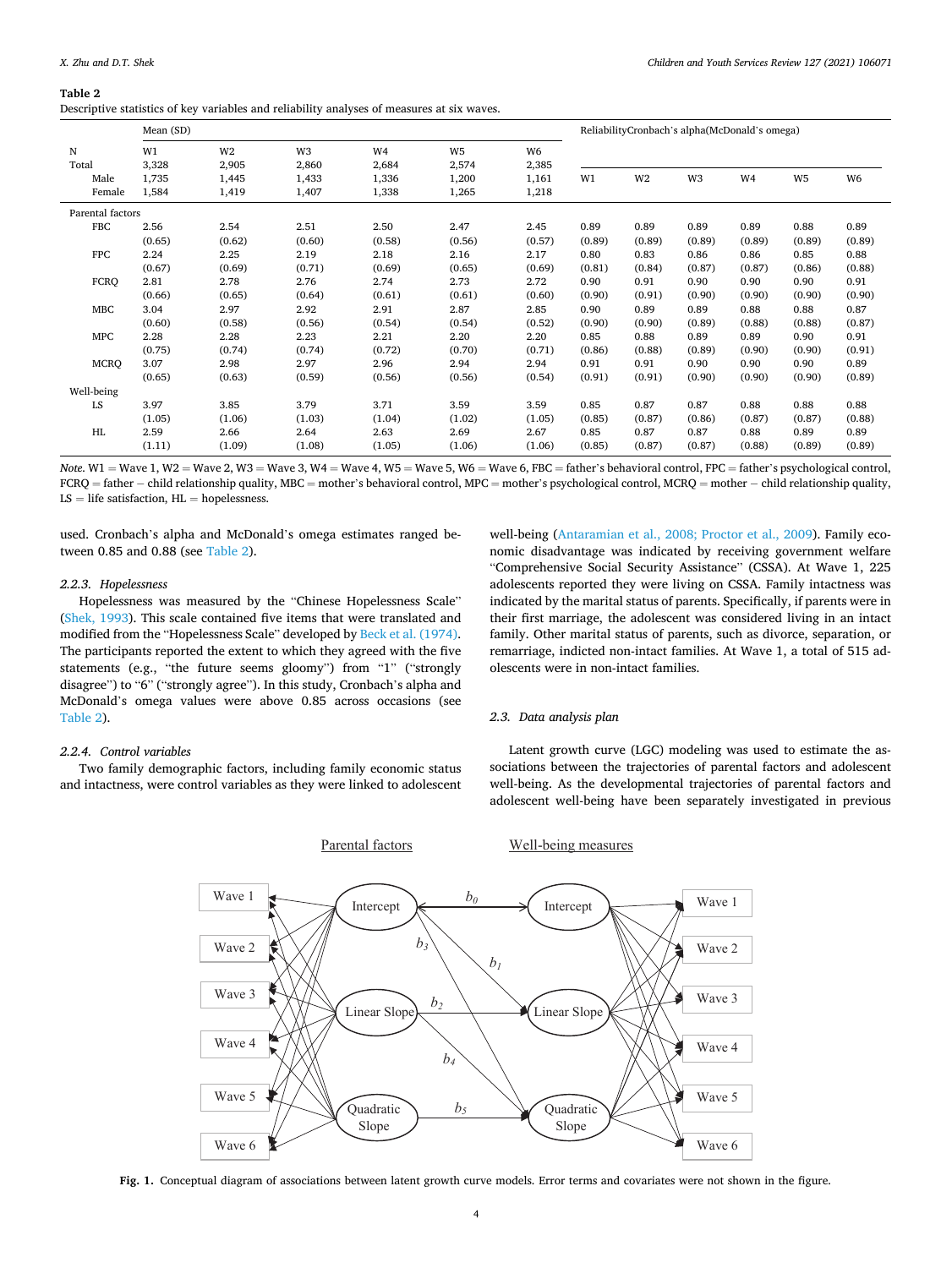<span id="page-4-0"></span>studies using univariate latent growth curve modeling [\(Shek](#page-9-0) & Dou, 2020; Shek & [Liang, 2018](#page-9-0)), we performed univariate LGC only for setting the basic models for further testing the associations between the trajectories (see [Table 1](#page-2-0) for comparisons between our previous work and the current study). In other words, univariate LGC was not the focus, but just the primary preparation for the multivariate LGC described later.

As shown in [Fig. 1](#page-3-0), intercept, linear and quadratic slopes were three latent variables estimated based on the six observed variables obtained at the corresponding waves. The adjacent waves were one year apart except for the last two waves, of which the average interval was ten months. The reason is that students were in Grade 12 at the final wave, and they had to sit the public examination during the last two months of their high school study. Therefore, we set the path coefficient from each observed variable to intercept as 1. The path coefficients were set as 0, 1, 2, 3, 4, and 4.83, respectively, for the linear slope, and 0, 1, 4, 9, 16, and 23.33, respectively, for the quadratic slope.

We estimated three sets of models: no growth, linear growth, and quadratic growth models. Several model indices were used to test model fit, including chi-square, CFI ("Comparative Fit Index"), NNFI ("Non-Normed fit index"), and RMSEA ("Root Mean Square Error of Approximation") ([Kline, 2015\)](#page-8-0). Based on comparisons of the models based on these indices, a model that best fitted the present data was selected for each variable for further analyses. Multi-group comparisons were performed to explore if the trajectories varied depend on adolescent gender.

After setting the individual models, we performed multivariate LGC to test how the developmental trajectory of each parental factor predicted the developmental trajectories of adolescent life satisfaction and

hopelessness. There were three main predictive effects: a)  $b_0$ : the association between the initial levels (intercepts) of parental factors and well-being measures (this cross-sectional association was modeled as covariance); b)  $b_1$ : the association between the intercepts of parental factors and the linear slopes (i.e., growth rates) of well-being measures; and c) *b2*: the association between the linear slopes of parental factors and well-being measures (see [Fig. 1\)](#page-3-0). If quadratic slopes were included in the final analyses, the predictive effects from the intercepts, linear slopes, and quadratic slopes of parental factors to the quadratic slopes of well-being measures represented by  $b_3$ ,  $b_4$ , and  $b_5$ , respectively would also be investigated (see [Fig. 1](#page-3-0)).

Multi-group comparisons were performed to examine adolescent gender differences in the predictive effects. Three indices mentioned earlier, including CFI, NNFI, and RMSEA, were used to test the model fit. As some participants had incomplete data at one or more waves of assessment as illustrated in previous section, we adopted the "full information maximum likelihood" estimation method in AMOS 25.0 to handle missing data ([Arbuckle, 2017\)](#page-8-0). This method makes use of all available data for each case and has been proved to yield unbiased results for "missing at random" data [\(Acock, 2005; Cham et al., 2017\)](#page-8-0).

#### **3. Results**

## *3.1. Trajectories of parental factors and adolescent well-being*

As previous studies have documented the related trajectories ([Shek](#page-9-0) & [Dou, 2020; Shek](#page-9-0) & Liang, 2018), we only briefly reported the findings,

#### **Table 3**

|  | Trajectories of parental factors and adolescent well-being measures over time. |  |  |  |  |  |  |  |  |  |  |
|--|--------------------------------------------------------------------------------|--|--|--|--|--|--|--|--|--|--|
|--|--------------------------------------------------------------------------------|--|--|--|--|--|--|--|--|--|--|

|                                   | Model fit  |    |            |             | Intercept    |        | Linear slope          |                       | Quadratic slope                 |                       |              |                        |
|-----------------------------------|------------|----|------------|-------------|--------------|--------|-----------------------|-----------------------|---------------------------------|-----------------------|--------------|------------------------|
|                                   | Chi-square | df | <b>CFI</b> | <b>NNFI</b> | <b>RMSEA</b> |        | Mean                  | Variance              | Mean                            | Variance              | Mean         | Variance               |
| Father's behavioral control       |            |    |            |             |              |        |                       |                       |                                 |                       |              |                        |
| No growth model                   | 462.793    | 19 | 0.931      | 0.946       | 0.107        |        |                       |                       |                                 |                       |              |                        |
| Linear growth model               | 80.264     | 16 | 0.990      | 0.991       | 0.045        |        |                       |                       |                                 |                       |              |                        |
| Quadratic growth model            | 33.581     | 12 | 0.997      | 0.996       | 0.030        |        | $2.56\sp{***}$        | $0.29^{\ast\ast\ast}$ | $\textbf{-0.02}^{\ast\ast}$     | $0.04***$             | 0.0004       | $0.001^{\ast\ast\ast}$ |
| Father's psychological control    |            |    |            |             |              |        |                       |                       |                                 |                       |              |                        |
| No growth model                   | 363.177    | 19 | 0.912      | 0.930       | 0.095        |        |                       |                       |                                 |                       |              |                        |
| Linear growth model               | 104.689    | 16 | 0.977      | 0.979       | 0.052        | Male   | $2.34***$             | $0.18***$             | $\textbf{-0.03}^{\ast\ast}$     | $0.04\sp{^{***}}$     | 0.003        | $0.002***$             |
| Quadratic growth model            | 60.670     | 12 | 0.988      | 0.984       | 0.045        | Female | $2.16***$             | $0.21^{\ast\ast\ast}$ | $\mathbf{-0.03}^{**}$           | $0.04^{\ast\ast\ast}$ | 0.003        | $0.001\sp{*}$          |
| Father-child relationship quality |            |    |            |             |              |        |                       |                       |                                 |                       |              |                        |
| No growth model                   | 548.484    | 19 | 0.919      | 0.936       | 0.271        |        |                       |                       |                                 |                       |              |                        |
| Linear growth model               | 129.940    | 16 | 0.983      | 0.984       | 0.059        |        |                       |                       |                                 |                       |              |                        |
| Quadratic growth model            | 33.967     | 12 | 0.997      | 0.996       | 0.030        |        | $\mathbf{2.81}^{***}$ | $0.28^{\ast\ast\ast}$ | $-0.03^{\ast\ast\ast}$          | $0.05^{\ast\ast\ast}$ | 0.002        | $0.002***$             |
| Mother's behavioral control       |            |    |            |             |              |        |                       |                       |                                 |                       |              |                        |
| No growth model                   | 624.308    | 19 | 0.892      | 0.914       | 0.126        |        |                       |                       |                                 |                       |              |                        |
| Linear growth model               | 111.335    | 16 | 0.983      | 0.984       | 0.054        |        |                       |                       |                                 |                       |              |                        |
| Quadratic growth model            | 34.444     | 12 | 0.996      | 0.995       | 0.030        |        | $3.04***$             | $0.22^\mathrm{***}$   | $-0.06^{\ast\ast\ast}$          | $0.04***$             | 0.001        | $0.001^{\ast\ast\ast}$ |
| Mother's psychological control    |            |    |            |             |              |        |                       |                       |                                 |                       |              |                        |
| No growth model                   | 319.382    | 19 | 0.921      | 0.937       | 0.088        |        |                       |                       |                                 |                       |              |                        |
| Linear growth model               | 64.199     | 16 | 0.987      | 0.988       | 0.039        | Male   | $2.34^{\ast\ast\ast}$ | $0.29^{\ast\ast\ast}$ | $\textbf{-0.03}^{\ast\ast}$     | $0.06***$             | 0.003        | $0.002\sp{***}$        |
| Quadratic growth model            | 26.784     | 12 | 0.996      | 0.995       | 0.024        | Female | $2.24***$             | $0.28^{\ast\ast\ast}$ | $\textbf{-0.03}^{\ast\ast}$     | $0.05***$             | 0.003        | $0.002\sp{***}$        |
| Mother-child relationship quality |            |    |            |             |              |        |                       |                       |                                 |                       |              |                        |
| No growth model                   | 564.613    | 19 | 0.902      | 0.922       | 0.119        |        |                       |                       |                                 |                       |              |                        |
| Linear growth model               | 132.449    | 16 | 0.979      | 0.980       | 0.060        |        |                       |                       |                                 |                       |              |                        |
| Quadratic growth model            | 42.746     | 12 | 0.994      | 0.993       | 0.036        |        | $3.06***$             | $0.28^{\ast\ast\ast}$ | $-0.06^{\ast\ast\ast}$          | $0.05^{\ast\ast\ast}$ | $0.01\sp{*}$ | $0.001^{\ast\ast\ast}$ |
| Life satisfaction                 |            |    |            |             |              |        |                       |                       |                                 |                       |              |                        |
| No growth model                   | 890.120    | 19 | 0.844      | 0.877       | 0.151        |        |                       |                       |                                 |                       |              |                        |
| Linear growth model               | 133.024    | 16 | 0.979      | 0.980       | 0.060        |        |                       |                       |                                 |                       |              |                        |
| Quadratic growth model            | 44.553     | 12 | 0.994      | 0.993       | 0.037        |        | $3.97^{\ast\ast\ast}$ | $0.73^\mathrm{***}$   | $\textbf{-0.11}^{\ast\ast\ast}$ | $0.16^{\ast\ast\ast}$ | $0.01*$      | $0.01^{\ast\ast\ast}$  |
| Hopelessness                      |            |    |            |             |              |        |                       |                       |                                 |                       |              |                        |
| No growth model                   | 443.137    | 19 | 0.906      | 0.926       | 0.105        |        |                       |                       |                                 |                       |              |                        |
| Linear growth model               | 159.971    | 16 | 0.968      | 0.970       | 0.067        | Male   | $2.70^{\ast\ast\ast}$ | $0.69^{\ast\ast\ast}$ | $0.03*$                         | $0.16\sp{^{***}}$     | $-0.003$     | $0.006^{***}\,$        |
| Quadratic growth model            | 91.105     | 12 | 0.983      | 0.978       | 0.057        | Female | $2.52^\ast{}^*$       | $0.65^\mathrm{***}$   | $0.03*$                         | $0.16***$             | $-0.003$     | $0.001^{\ast\ast\ast}$ |

*Note.* Family economic status and intactness were statistically controlled. Non-poor (vs. poor) families were related to higher initial levels of father-child relationship quality and adolescent life satisfaction. Intact (vs. non-intact) families were related to higher initial levels of parental behavioral control, parent–child relationship qualities, and adolescent life satisfaction and slower declines in these measures. \* *p <* .05; \*\* *p <* .01; \*\*\* *p <* .001.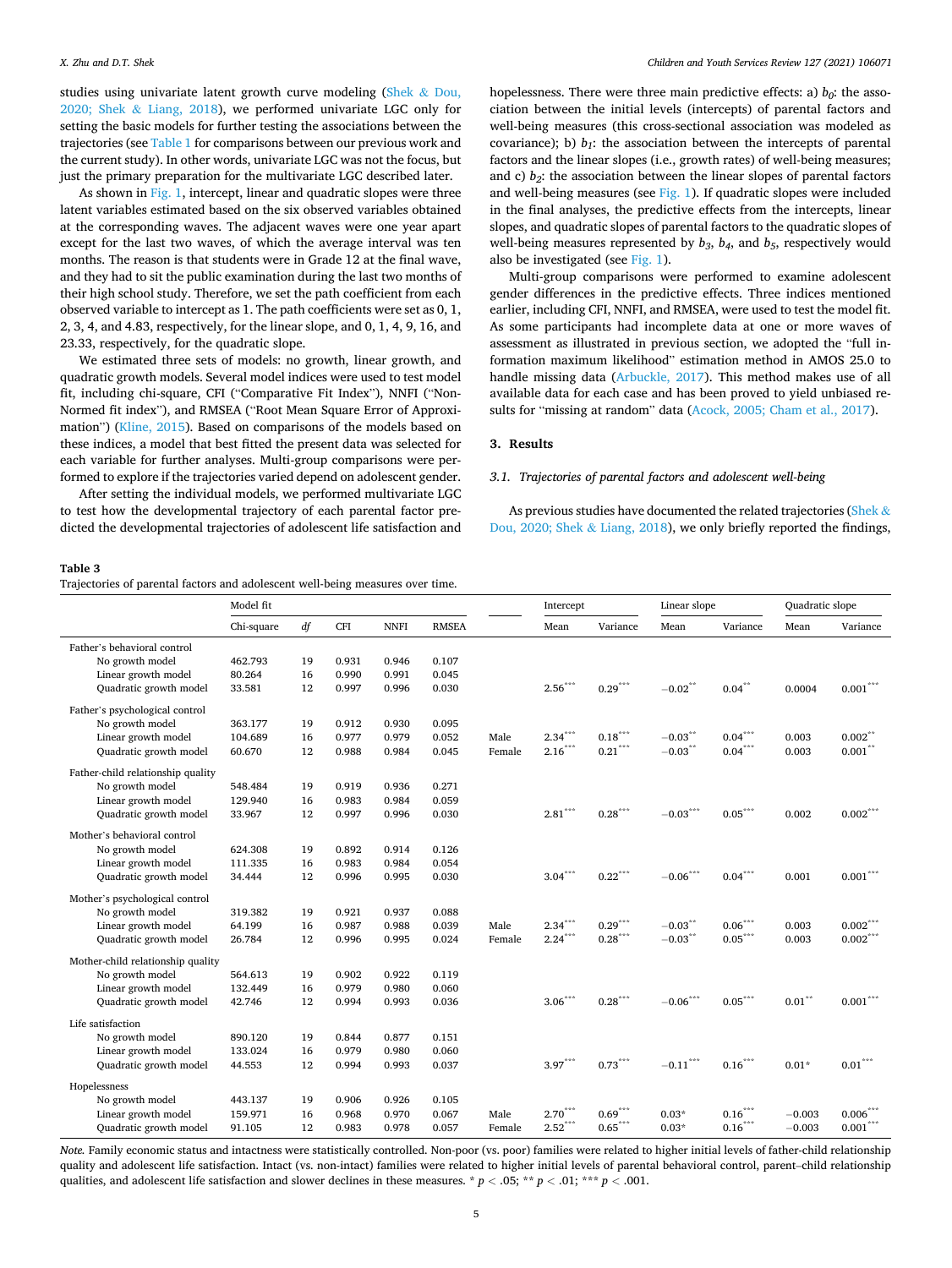mainly the results of multi-group comparisons (girls vs. boys) that were not performed in previous studies. As shown in [Table 3](#page-4-0), the quadratic growth models fitted the data significantly better than the other two models (i.e., no growth and linear growth models) for all parental factors and well-being measures. Thus, the quadratic growth model was adopted for all measures.

Multi-group comparisons were conducted to examine whether the trajectories varied among boys and girls by constraining a) intercept (i. e., model 1), b) linear slope (i.e., model 2), and c) quadratic slope (i.e., model 3), respectively, to be equal across the two subsamples. Results indicated that constraining intercept resulted in worse model fit for paternal psychological control ( $\Delta \chi^2_{(1)} = 38.50$ ,  $p < .001$ ), maternal psychological control ( $\Delta \chi^2_{(1)} = 13.25, p < .001$ ), and adolescent hopelessness ( $\Delta \chi^2_{(1)} = 7.43$ ,  $p = .006$ ), but not for other measures ( $\Delta \chi^2_{(1)}$ varied between 0.23 and 2.71, *p* ranged between 0.10 and 0.63). Furthermore, constraining linear or quadratic slopes did not result in significant changes in model fit as compared to the unconstrained model for all measures ( $\Delta\chi^2_{(1)}$  varied between 0.02 and 2.97,  $p$  ranged between 0.08 and 0.89). Thus, for parents' psychological control and adolescent hopelessness, trajectories were calculated by freely estimating intercepts and constraining linear and quadratic slopes to be equal across adolescent gender. For other parental factors and adolescent life satisfaction, the trajectories were estimated by combining the two subsamples (i.e., using the whole sample).

As shown in [Table 3,](#page-4-0) there were gradual declines in the levels of parents' behavioral and psychological control, parent–child relationship quality, and adolescent life satisfaction. In addition, a slight increase trend was observed for adolescent hopelessness. Furthermore, small quadratic slopes were observed for mother–child relationship quality and life satisfaction but not for other measures. As for the child gender effect, boys reported higher initial levels of parental psychological control and hopelessness than girls.

## *3.2. Relationship between trajectories of parental factors and adolescent well-being*

We performed multivariate LGC to examine the associations between trajectories of parental factors and adolescent well-being. In each multivariate LGC analysis, one parental factor and one adolescent wellbeing measure were included. As quadratic changes were not significant or only minimal (for mother–child relationship and life satisfaction), quadratic slopes were not considered in the multivariate LGC analyses for parsimony. As suggested by scholars [\(Robitaille et al., 2012\)](#page-9-0), it is often complicated to interpret associations between two trajectories if quadratic slopes are modeled and additional analyses may be needed to understand the results as there may be "high collinearity between linear and quadratic temporal metrics" (p. 6). Similar to previous studies ([Robitaille et al., 2012; Shek](#page-9-0) & Lin, 2017), we used linear-only models to save space for illustrating more details on the linear models and simplify interpretations of the results. As this may have implications for the associations between the trajectories of parental factors and adolescent well-being, future research would be warranted to further address the complications result from modeling nonlinear slopes.

Based on the above justification, the predictive effects marked as  $b_0$ , *b1*, and *b2* were examined. First, we conducted multi-group comparisons (boys vs. girls) by constraining one predictive effect (i.e.,  $b_0$ ,  $b_1$ , or  $b_2$ ) each time to examine whether there was any significant child gender effect. Based on the results of univariate LGC analyses, in the multigroup comparisons of multivariate LGC, the intercepts of parental psychological control and adolescent hopelessness were freely estimated. In contrast, the intercepts of other measures and linear slopes of all measures were constrained to be equal across the two subsamples.

For parental behavioral control and parent–child relationship quality, constraining either one predictive effect did not result in significant changes in model fit as compared to the unconstrained model  $(\Delta \chi^2_{(1)}$ ranged between 0.004 and 3.26, *p* ranged between 0.95 and 0.07).

Therefore, in the final analyses, the predictive effects were estimated based on the whole sample with child gender controlled as a covariate. However, for the models involving parental psychological control and adolescent life satisfaction, constraining  $b_0$  or  $b_1$  lead to a worse model fit ( $\Delta \chi^2_{(1)}$  ranged between 10.80 and 12.22, *p* ranged between 0.001 and 0.007). Therefore, the final analyses were performed by freely estimating  $b_0$  and  $b_1$  while constraining  $b_2$  to be equal across adolescent gender. As for the models involving parental psychological control and adolescent hopelessness, constraining  $b_1$  resulted in a worse model fit  $(\Delta \chi^2_{(1)}$  ranged between 5.85 and 6.87, *p* ranged between 0.02 and 0.009). Thus, the final analyses were performed by freely estimating *b1*  while constraining  $b_0$  and  $b_2$  to be equal across child gender. In all final multivariate LGC analyses, family economic status and intactness were statistically controlled. As shown in [Table 4,](#page-6-0) all the final models demonstrated good model fit.

Results of the predictive effects based on the final models are also presented in [Table 4.](#page-6-0) First, the initial levels of parental behavioral control and parent–child relationship were positively and negatively associated with the initial levels of adolescent life satisfaction and hopelessness, respectively. In contrast, the initial levels of parental psychological control were negatively and positively associated with the initial levels of adolescent life satisfaction and hopelessness, respectively. These findings are consistent with our hypotheses. In addition, for life satisfaction, the negative association with psychological control seemed greater among girls (father:  $r = -0.25$ ,  $p < .001$ ; mother:  $r = -$ 0.27,  $p < .001$ ) than that among boys (father:  $r = -0.09$ ,  $p = .02$ ,  $Z_{difference} = 4.88, p < .001;$  mother:  $r = -0.11, p = .002, Z_{difference} =$ 4.92,  $p < .001$ ).

Second, the initial levels of maternal behavioral control ( $\beta$  =  $-$  0.13, *p* < .001) and father–child relationship ( $\beta$  =  $-$  0.11, *p* = .003) negatively predicted the linear slope of adolescent life satisfaction, suggesting that higher initial levels of maternal behavioral control and father–child relationship predicted a *faster* drop in adolescent life satisfaction. In addition, the initial levels of both paternal and maternal psychological control negatively predicted the linear slope of adolescent hopelessness, indicating that higher initial levels of parental psychological control predicted a *slower* increase in adolescent hopelessness. These results are unexpected and just opposite to our hypotheses. Besides, such effects of parental psychological control appeared stronger among girls (father: *β* = − 0.18, *p <* .001; mother: *β* = − 0.16, *p <* .001) than that among boys (father:  $\beta = -0.13$ ,  $p < .001$ ,  $t_{difference} = 53.13$ ,  $p$  $\langle$  .001; mother:  $\beta = -0.12$ ,  $p = .003$ ,  $t_{difference} = 57.24$ ,  $p < .001$ ).

Third, in line with our hypotheses, the linear slopes of parental behavioral control and parent–child relationship positively and negatively predicted the linear slopes in adolescent life satisfaction and hopelessness, respectively. In contrast, the slopes of parental psychological control negatively and positively predicted the linear slopes of adolescent life satisfaction and hopelessness, respectively. These results suggested that when parents' behavioral control or parent–child relationship declined at a slower rate, or parents' psychological control decreased at a faster rate, their children's life satisfaction and hopelessness declined and increased, respectively, at a slower rate. In addition, the predictive effects of parental psychological control on life satisfaction and hopelessness were equivalent across child gender.

### **4. Discussion**

Although ample research has documented the significance of parents in the development of their children's well-being, there is scant research examining how *changes* in parental factors predict *changes* in adolescent well-being over time. The aim of this study was to fill this research gap by investigating the relationship between developmental trajectories of parental factors and adolescent well-being (i.e., life satisfaction and hopelessness) over six years. Besides, the current study explored the moderating effect of child gender on the associations. The present findings add value to the field by delineating not only cross-sectional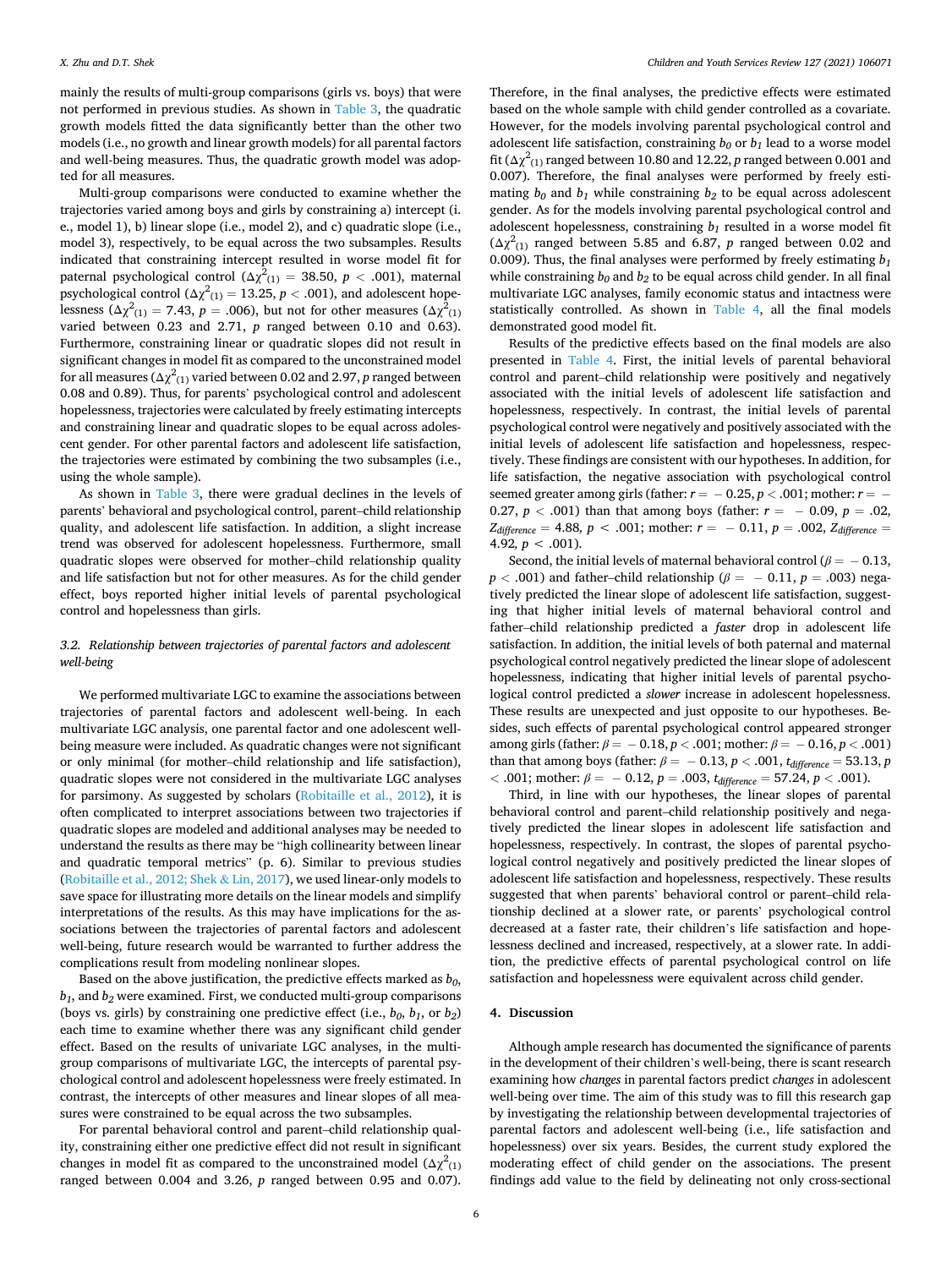#### <span id="page-6-0"></span>**Table 4**

Associations between trajectories of parental factors and adolescent well-being.

| Model                            | Model fit |             |              | b <sub>o</sub> |           |                       | $b_1$   |           |             | b <sub>2</sub> |                      |                        |
|----------------------------------|-----------|-------------|--------------|----------------|-----------|-----------------------|---------|-----------|-------------|----------------|----------------------|------------------------|
|                                  | CFI       | <b>NNFI</b> | <b>RMSEA</b> | Estimate       | <b>SE</b> | $\mathbf{r}$          | B       | $\cal SE$ | $\beta$     | В              | $S\hspace{-0.08em}E$ | $\beta$                |
| FBC predicted $LS^*$             | 0.957     | 0.946       | 0.054        | 0.18           | 0.01      | $0.45***$             | $-0.02$ | 0.01      | $-0.06$     | 0.57           | 0.08                 | $0.31***$              |
| MBC predicted $LS^*$             | 0.955     | 0.944       | 0.053        | 0.15           | 0.01      | $0.41***$             | $-0.05$ | 0.01      | $-0.13***$  | 0.54           | 0.09                 | $0.28***$              |
| FCRO predicted $LS$ <sup>#</sup> | 0.946     | 0.932       | 0.062        | 0.21           | 0.01      | $0.53***$             | $-0.03$ | 0.01      | $-0.11$ **  | 0.58           | 0.07                 | $0.35***$              |
| MCRQ predicted $LS$ <sup>#</sup> | 0.934     | 0.917       | 0.066        | 0.18           | 0.01      | $0.46***$             | $-0.02$ | 0.01      | $-0.06$     | 0.65           | 0.07                 | $0.39***$              |
| FPC predicted LS <sup>2</sup>    | 0.972     | 0.965       | 0.028        |                |           |                       |         |           |             |                |                      |                        |
| Male                             |           |             |              | $-0.03$        | 0.01      | $-0.09*$              | 0.01    | 0.01      | 0.02        | $-0.31$        | 0.07                 | $-0.19$ ***            |
| Female                           |           |             |              | $-0.09$        | 0.01      | $-0.25***$            | 0.02    | 0.01      | 0.07        | $-0.31$        | 0.07                 | $-0.18$ ***            |
| MPC predicted LS                 | 0.971     | 0.965       | 0.029        |                |           |                       |         |           |             |                |                      |                        |
| Male                             |           |             |              | $-0.05$        | 0.02      | $-0.11$ <sup>**</sup> | 0.01    | 0.01      | 0.02        | $-0.29$        | 0.07                 | $-0.20^\mathrm{***}$   |
| Female                           |           |             |              | $-0.11$        | 0.02      | $-0.27***$            | 0.02    | 0.01      | 0.07        | $-0.29$        | 0.07                 | $-0.20^{\ast\ast\ast}$ |
| FBC predicted HL <sup>#</sup>    | 0.974     | 0.967       | 0.040        | $-0.11$        | 0.01      | $-0.29***$            | 0.01    | 0.01      | 0.03        | $-0.20$        | 0.08                 | $-0.10*$               |
| MBC predicted $HL^{\#}$          | 0.970     | 0.962       | 0.041        | $-0.10$        | 0.01      | $-0.28$ ***           | 0.02    | 0.01      | 0.05        | $-0.21$        | 0.09                 | $-0.11*$               |
| FCRQ predicted HL <sup>#</sup>   | 0.964     | 0.955       | 0.047        | $-0.15$        | 0.01      | $-0.38$ ***           | 0.01    | 0.01      | 0.04        | $-0.27$        | 0.07                 | $-0.16$ ***            |
| MCRQ predicted HL <sup>#</sup>   | 0.959     | 0.948       | 0.048        | $-0.14$        | 0.01      | $-0.35***$            | 0.01    | 0.01      | 0.04        | $-0.25$        | 0.08                 | $-0.14$ <sup>*</sup>   |
| FPC predicted HL                 | 0.954     | 0.945       | 0.034        |                |           |                       |         |           |             |                |                      |                        |
| Male                             |           |             |              | 0.14           | 0.01      | $0.39***$             | $-0.05$ | 0.01      | $-0.13***$  | 0.45           | 0.08                 | $0.28***$              |
| Female                           |           |             |              | 0.14           | 0.01      | $0.39***$             | $-0.06$ | 0.02      | $-0.18$ *** | 0.45           | 0.08                 | $0.26***$              |
| MPC predicted HL                 | 0.947     | 0.935       | 0.037        |                |           |                       |         |           |             |                |                      |                        |
| Male                             |           |             |              | 0.16           | 0.01      | $0.40***$             | $-0.04$ | 0.01      | $-0.12$ **  | 0.52           | 0.07                 | $0.36***$              |
| Female                           |           |             |              | 0.16           | 0.01      | $0.40***$             | $-0.05$ | 0.01      | $-0.16$     | 0.52           | 0.09                 | $0.35***$              |

*Note.* FBC = father's behavioral control; MBC = mother's behavioral control; FCRQ = father-child relationship quality MCRQ = mother–child relationship quality; FPC = father's psychological control; MPC = mother's psychological control; LS = life satisfaction; HL = hopelessness. *b0* = the association between intercepts of parental factor and adolescent well-being;  $b_1$  = the intercept of parental factors predicted the linear slope of adolescent well-being;  $b_2$  = the linear slope of parental factors predicted the linear slope of adolescent well-being. # The models were estimated based on the whole sample with child gender statistically controlled. ^ The models were estimated based on multi-group analyses (male vs. female) where  $b_2$  was constrained to be equal across gender, while  $b_0$  and  $b_1$  were freely estimated.  $\sim$  The models were estimated based on multi-group analyses (male vs. female) where  $b_0$  was constrained to be equal across gender, while  $b_1$  and  $b_2$  were freely estimated. For all models, family economic status and intactness were statistically controlled. \* *p <* .05; \*\* *p <* .01; \*\*\* *p <* .001.

and longitudinal predictions of parental factors on the level of adolescent life satisfaction and hopelessness, but also the associations between change slopes. Several findings are highlighted below.

First, echoing previous findings (e.g., Leung & [Shek, 2020; Li et al.,](#page-8-0)  2016; Pérez-Fuentes et al., 2019), the significant associations between intercepts provide additional support for cross-sectional relationships between parental factors and adolescent well-being. Generally speaking, positive parenting (behavioral control and good parent–child relationship) was associated with higher life satisfaction and lower hopelessness among adolescents, whereas negative parenting (i.e., psychological control) exerted opposite predictions. It is maintained that providing behavioral regulations for and establishing a close relationship with children are conducive to the formation of children's adaptive internal working model of "self" (e.g., I can behave well, and I am good) and "others" (e.g., parental support is available and parents can be trusted) ([Li et al., 2016](#page-8-0)). These positive beliefs are, in turn, essential boosters for life satisfaction and protective factors against hopelessness. In contrast, parental psychological control interferes with children's basic psychological needs satisfaction, intrudes on children's psychological worlds, and hinders the development of children's self-esteem, thus harm children's well-being (Chew, 2016; Pérez-Fuentes et al., 2019; Soenens & [Vansteenkiste, 2010](#page-8-0)). Furthermore, parental psychological control seemed to be more strongly associated with hopelessness than with life satisfaction, concerning the magnitude of standardized regression coefficients (i.e., around 0.40 versus 0.20). It is possible that psychological control is especially detrimental in ruining children's core beliefs about self and future, causing feelings of hopelessness and even suicidal ideations (Leung & [Shek, 2020; Li et al., 2016\)](#page-8-0).

Second, based on the associations between intercepts and linear slopes (i.e., *b1*), adolescents with lower initial maternal behavioral control and worse father–child relationship showed a *slower* decline in life satisfaction than their counterparts. Meanwhile, adolescents whose parents displayed lower psychological control showed a *steeper* increase in hopelessness. Similar effects have been observed in previous studies. For example, some studies found that internal developmental assets and positive parental factors were positively associated with a rapid increase

in adolescent problem behaviors (Shek & [Zhu, 2018; 2019; Shek et al.,](#page-9-0)  [2018\)](#page-9-0). One explanation is "regression to the mean" effect which caused lower levels of well-being move up to the mean level while higher levels of well-being move down to the mean in the present study. An alternative conjecture is that the floor and ceiling effects may narrow the gaps in adolescent well-being resulting from differences in these parental factors [\(Yoo et al., 2017\)](#page-9-0). It is possible that children become less affected by their parents as they gradually mature and form other salient social relationships, such as peer relations (Suldo & [Huebner,](#page-9-0)  [2004\)](#page-9-0).

During adolescence, adolescents become increasingly independent from their parents and spend increasingly more time with peers, and interaction experience with peers comes to play a more important role in shaping adolescent well-being and buffering parental impacts ([Brown](#page-8-0) & [Larson, 2009\)](#page-8-0). Individual changes during adolescence such as the increasing independence, seeking of more autonomy, and the establishment of self-concepts may result in changes in family dynamics and allow adolescents to be less affected by contextual factors including their interactions with parents (Collins & [Laursen, 2004; McElhaney et al.,](#page-8-0)  [2009\)](#page-8-0). Despite all these possibilities, the effect of most parental factors examined in this study, such as the influence of psychological control on life satisfaction seems nevertheless evident over time in the present study. This echoes previous observation that interaction with parents still have its role in adolescent development despite the contextual and individual changes during adolescence ([Birkeland et al., 2014; Cava](#page-8-0)  [et al., 2014; Laursen](#page-8-0) & Collins, 2009).

Third, the associations between linear slopes of parental factors and adolescent well-being are congruent with our expectations. Specifically, with slower decreases in positive parental factors (behavioral control and parent–child relationship), or a rapid decrease in psychological control, there was a corresponding slower decline in life satisfaction as well as a slower increase in hopelessness among adolescents. These findings reinforce the notion that positive parenting is a protective factor, while negative parenting is a risk factor for adolescent development. While the aforementioned intercept–slope associations may attenuate parental impacts in the long run, the slope–slope associations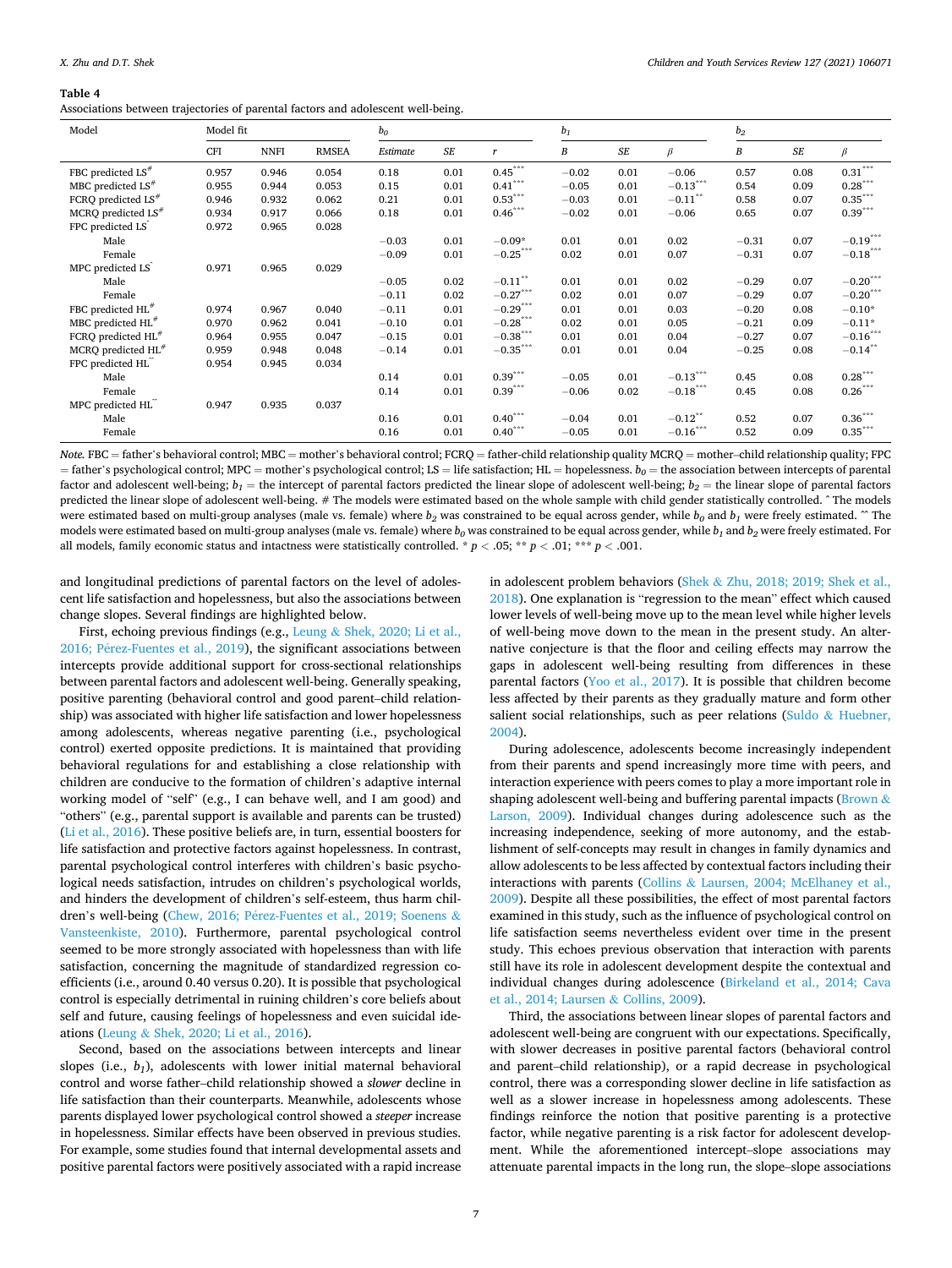offset such effect. It can be argued that parenting continues to be a significant shaping force of children's well-being, in spite of children's increasing independence and individuality during adolescence [\(Schwarz](#page-9-0)  [et al., 2012; Yoo et al., 2017\)](#page-9-0). Indeed, gaps in the levels of adolescents' well-being attributable to parental factors have been found to present at different developmental stages, ranging from childhood to early adulthood [\(Chen, 2014; Gherasim et al., 2017; Leung](#page-8-0) & Shek, 2020; Schwarz [et al., 2012\)](#page-8-0). Nevertheless, given the changes in parental factors over time, it is still possible to observe insignificant long-term parental influence if only considering parental factors at a single time point ([Saha](#page-9-0)  [et al., 2010\)](#page-9-0). The present pioneering findings highlight the importance of treating parenting as a time-variant concept in examining parental impacts on child development.

Fourth, we found stronger cross-sectional associations between parents' psychological control and life satisfaction for girls than for boys. Stronger predictions of initial parental psychological control on the increased rate of hopelessness were also observed among girls. This is consistent with previous findings that document the more substantial influence of psychological control on girls. For example, [Shek \(2007\)](#page-9-0)  reported that paternal psychological control exerted a more vital prediction on satisfaction in one year for daughters than for sons. [Leung and](#page-8-0)  [Shek \(2020\)](#page-8-0) identified the negative influence of maternal psychological control on life satisfaction only for adolescent girls, but not for boys. Girls often report greater affiliative needs and are more sensitive to emotional bonds with parents than boys; besides, girls were found to be prone to interpret negative life events (e.g., parents' psychological control) in a negative inferential style [\(Cyranowski et al., 2000; Hankin,](#page-8-0)  [2009\)](#page-8-0). Thus, girls may be more vulnerable to be thwarted by psychological control. Nonetheless, there are also findings showing no child gender effect on the influence of psychological control on depression, a concept that is closely related to hopelessness ([Bleys et al., 2018](#page-8-0)). In addition, the present study did not find differences between boys and girls regarding the predictions of behavioral control and parent–child relationship.

In the scientific literature, mixed findings have been reported regarding the difference between girls and boys in parental influence on their well-being, and most studies have not identified a systematic gender effect. For example, [Cava et al. \(2014\)](#page-8-0) reported a stronger influence of parent–child communication on life satisfaction and selfesteem for girls. [Leung and Shek \(2020\)](#page-8-0) reported a more vital prediction of maternal behavioral control on life satisfaction for boys than for girls. [Garthe et al. \(2015\)](#page-8-0) failed to find any significant gender effect on parental impacts on depressive symptoms regarding behavioral control and acceptance. In conjunction with the present findings, the lack of conclusive findings may suggest that gender differences might emerge when both parental factors and adolescent development indicators are assessed in specific domains, which awaits further investigation in future research.

The present findings imply that it is necessary to promote adolescent well-being by enhancing their positive interaction experience with parents. Both parents and children face challenges in adapting to changes in adolescence. On the one hand, adolescents' perceptions of negative parenting (e.g., psychological control) and unfavorable relationships with parents are associated with their own decreased wellbeing. It is especially important to help adolescents develop essential skills, such as emotional and communication skills, to tackle the challenges, take own responsibilities, effectively communicate with parents, and build a more constructive family relationship. Youth enhancing programs using positive youth development or social emotional learning approaches may be good choices [\(Durlak et al., 2015; Shek et al., 2019](#page-8-0)).

On the other hand, parents need to understand their children's changes and developmental needs during adolescence in order to have best parenting practice and enhance children's well-being. Parents' misunderstanding of children's emotions and behaviors during adolescence may result in their dysfunctional parenting such as psychological control and less involvement [\(Rogers et al., 2003; Zhu](#page-9-0) & Shek, 2020).

Therefore, programs and services need to be provided to help parents better understand and cope with their children's needs for selfdevelopment, independence, autonomy, and formation of other meaningful social relations. Through such training programs, parents can acquire the necessary knowledge, attitude, and skills to minimize dysfunctional parenting and promote parenting efficacy.

Although this study reports the predictive effects of parental factors on adolescent life satisfaction and hopelessness over six years, findings should be interpreted in light of several limitations. First, the primary methodological weakness of the paper is the solely reliance on selfreport data from a single source (i.e., adolescents) for both parental factors and adolescent well-being, which may inflate the associations between the trajectories. For example, adolescents may perceive their parents' behaviors in a biased way based on how they feel (e.g., hopeless or satisfied). Such bias might be even worse if the adolescent experience mental illness such as depression that is associated with hopelessness. However, the mean levels of hopelessness among the adolescents were not high across waves, which may help reduce the likelihood of giving ratings in such a distorted way. Besides, although collecting data from different sources (e.g., parents) may seem methodological favorable, parents might also misreport or justify their behaviors based on their "understanding" (or misunderstanding) of children's feelings and behaviors. For example, it is also possible that parents do not think they psychologically control their child as their intention is to help the child get rid of the hopeless feelings. Some studies indeed identified a discrepancy between parents and adolescents regarding their perceptions of parenting ([Mastrotheodoros et al., 2019](#page-8-0)). Yet, it can also be argued that it is adolescents' own perception of parental factors that really matters in their development. This might be one of the reasons that self-reporting from adolescents has been widely adopted as a legitimate research method in studies on adolescents ([Archer et al.,](#page-8-0)  [2019; Massarwi et al., 2019\)](#page-8-0). Nevertheless, it is also important to triangulate or compare findings based on data provided by different informants.

Second, the present study investigated one parental factor and one adolescent well-being measure in one multivariate LGC model, which did not consider the interactive effects between different parental factors and between different well-being indicators. Different parental measures may interactively shape adolescent well-being [\(Leung](#page-8-0) & Shek, [2020\)](#page-8-0). Besides, within a broad ecological system, parental factors may further interact with other contextual factors, such as school factors and peer influence ([Birkeland et al., 2014; Lampropoulou, 2018\)](#page-8-0). Future research could extend the present research scope by taking into account these interactions.

Third, although we considered the predictions of parental factors on adolescent well-being, it is theoretically plausible that adolescent wellbeing may also shape parental behaviors. The ecological system theory emphasized the interactions between individual and his or her environment and individual development may re-build the environment (Lerner & [Castellino, 2002\)](#page-8-0). It is possible that parents may adjust their parenting strategies according to their children's cognitive, emotional, and behavioral development [\(Pinquart, 2017; Rogers et al., 2003; Zhu](#page-9-0) & [Shek, 2020](#page-9-0)). Future studies can utilize cross-lagged models to test the reciprocal associations between parental factors and adolescent wellbeing measures.

Fourth, family economic status and intactness were treated as control variables that were time invariant. It is possible that these two factors change over time, which could subsequently result in changes in both parents' behaviors and adolescents' life satisfaction and feelings of hopelessness. In addition, in the present study, only a very small proportion of the participants reported family economic disadvantage or family intactness, meaning that no variability was controlled for most of the adolescents. Future research will benefit from recruiting students living in more diversified environment and taking into account changes in their family conditions.

Despite these limitations, this study was among the first to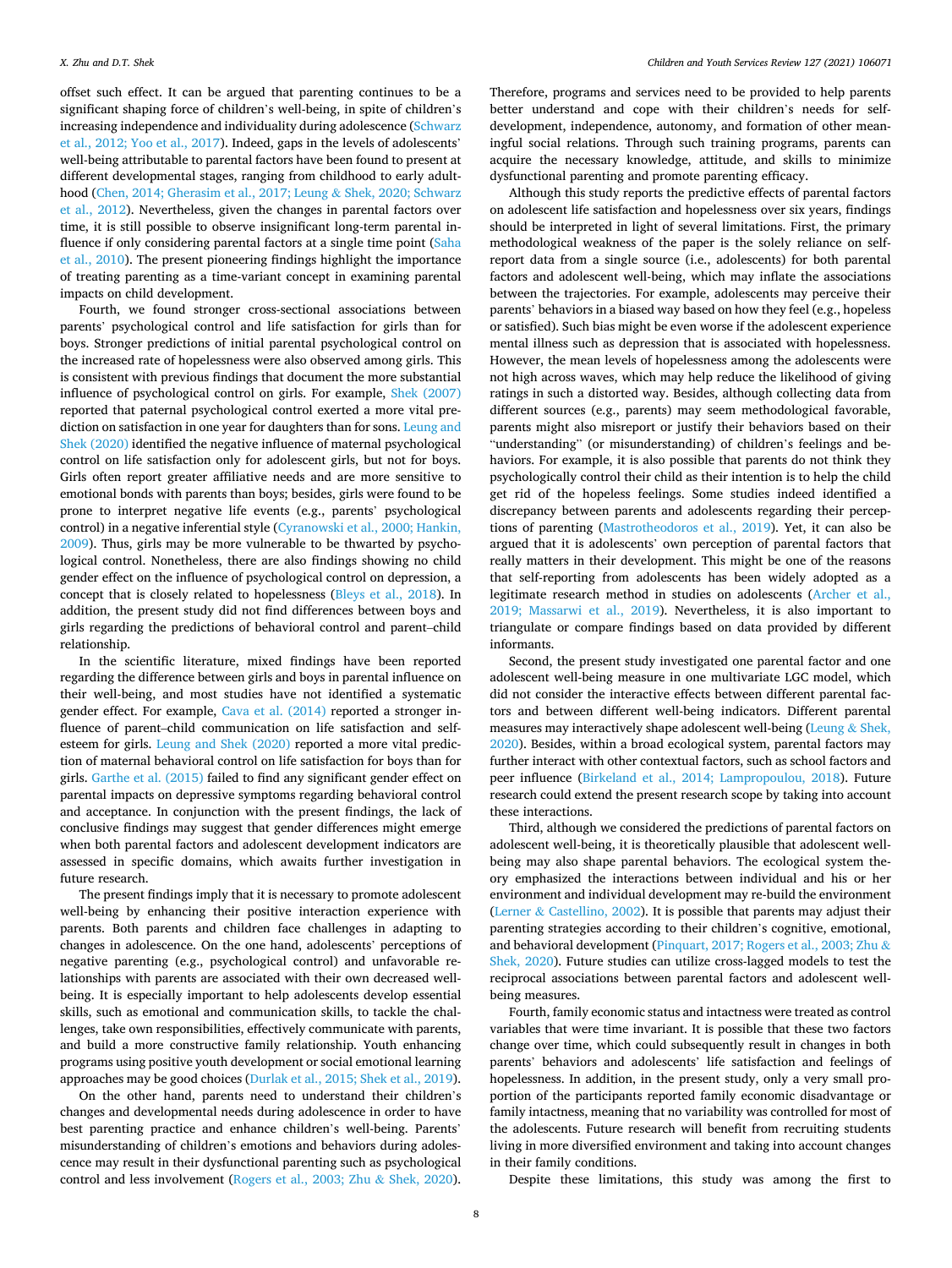<span id="page-8-0"></span>investigate the linkages between developmental trajectories of parental factors and developmental trajectories of adolescent well-being. Our findings add value to the research field by revealing how changes in parenting may affect trajectories in adolescent well-being. The findings provide further evidence for the long-term positive impacts of parents' behavioral control and parent–child relationship as well as the harmful influence of psychological control. Additionally, this study also suggests that girls seem to be more vulnerable to psychological control. These findings highlight the importance of considering parental changes and child gender in testing parental impacts in the long run.

## **Funding**

The longitudinal study in the Project P.A.T.H.S. and preparation for this paper are financially supported by the Hong Kong Jockey Club Charities Trust, Wofoo Foundation, and start-up grant to XZ (Project number: P0034745).

#### **CRediT authorship contribution statement**

**Xiaoqin Zhu:** Conceptualization, Methodology, Formal analysis, Writing - original draft, Writing - review & editing, Funding acquisition. **Daniel TL Shek:** Conceptualization, Writing - review & editing, Supervision, Funding acquisition.

#### **Declaration of Competing Interest**

The authors declare that they have no known competing financial interests or personal relationships that could have appeared to influence the work reported in this paper.

#### **References**

- Acock, A. C. (2005). Working with missing values. *Journal of Marriage and Family, 67*(4), 1012–1028. [https://doi.org/10.1111/jomf.2005.67.issue-410.1111/j.1741-](https://doi.org/10.1111/jomf.2005.67.issue-410.1111/j.1741-3737.2005.00191.x)  [3737.2005.00191.x](https://doi.org/10.1111/jomf.2005.67.issue-410.1111/j.1741-3737.2005.00191.x)
- Antaramian, S. P., Huebner, E. S., & Valois, R. F. (2008). Adolescent life satisfaction. *Applied Psychology, 57*(s1), 112–126. [https://doi.org/10.1111/j.1464-](https://doi.org/10.1111/j.1464-0597.2008.00357.x) 597.2008.00357.
- Arbuckle, J. L. (2017). *IBM SPSS Amos 25 user's guide*[. Amos Development Corporation.](http://refhub.elsevier.com/S0190-7409(21)00150-X/h0015) Archer, C. M., Jiang, X.u., Thurston, I. B., & Floyd, R. G. (2019). The differential effects of perceived social support on adolescent hope: Testing the moderating effects of age and gender. *Child Indicators Research, 12*(6), 2079–2094. [https://doi.org/10.1007/](https://doi.org/10.1007/s12187-019-9628-x)  [s12187-019-9628-x](https://doi.org/10.1007/s12187-019-9628-x)
- [Barber, B. K., Stolz, H. E., Olsen, J. A., Collins, W. A., & Burchinal, M. \(2005\). Parental](http://refhub.elsevier.com/S0190-7409(21)00150-X/h0025)  [support, psychological control, and behavioral control: Assessing relevance across](http://refhub.elsevier.com/S0190-7409(21)00150-X/h0025)  time, culture, and method. *[Monographs of the Society for Research in Child](http://refhub.elsevier.com/S0190-7409(21)00150-X/h0025) [Development, 70](http://refhub.elsevier.com/S0190-7409(21)00150-X/h0025)*(4), 1–147.
- Beck, A. T., Weissman, A., Lester, D., & Trexler, L. (1974). The measurement of pessimism: The hopelessness scale. *Journal of Consulting and Clinical Psychology, 42*  (6), 861–865.<https://doi.org/10.1037/h0037562>
- Birkeland, M. S., Breivik, K., & Wold, B. (2014). Peer acceptance protects global selfesteem from negative effects of low closeness to parents during adolescence and early adulthood. *Journal of Youth Adolescence, 43*(1), 70–80. [https://doi.org/](https://doi.org/10.1007/s10964-013-9929-1)  [10.1007/s10964-013-9929-1](https://doi.org/10.1007/s10964-013-9929-1)
- Bleys, D., Soenens, B., Claes, S., Vliegen, N., & Luyten, P. (2018). Parental psychological control, adolescent self-criticism, and adolescent depressive symptoms: A latent change modeling approach in Belgian adolescents. *Journal of Clinical Psychology, 74*  (10), 1833–1853. [https://doi.org/10.1002/jclp.2018.74.issue-1010.1002/](https://doi.org/10.1002/jclp.2018.74.issue-1010.1002/jclp.22632)  [jclp.22632](https://doi.org/10.1002/jclp.2018.74.issue-1010.1002/jclp.22632)
- [Brown, B. B., & Larson, J. \(2009\). Peer relationships in adolescence. In R. M. Lerner, &](http://refhub.elsevier.com/S0190-7409(21)00150-X/h0045)  L. Steinberg (Eds.), *[Handbook of adolescent psychology](http://refhub.elsevier.com/S0190-7409(21)00150-X/h0045)* (pp. 74–103). Wiley.
- Cava, M.-J., Buelga, S., & Musitu Ochoa, G. (2014). Parental communication and life satisfaction in adolescence. *Spanish Journal of Psychology, 17*(e98), 1–8. [https://doi.](https://doi.org/10.1017/sjp.2014.107)  [org/10.1017/sjp.2014.107](https://doi.org/10.1017/sjp.2014.107)
- Cham, H., Reshetnyak, E., Rosenfeld, B., & Breitbart, W. (2017). Full information maximum likelihood estimation for latent variable interactions with incomplete indicators. *Multivariate Behavioral Research, 52*(1), 12–30. [https://doi.org/10.1080/](https://doi.org/10.1080/00273171.2016.1245600)  [00273171.2016.1245600](https://doi.org/10.1080/00273171.2016.1245600)
- Chen, W.-W. (2014). The relationship between perceived parenting style, filial piety, and life satisfaction in Hong Kong. *Journal of Family Psychology, 28*(3), 308–314. [https://](https://doi.org/10.1037/a0036819)  [doi.org/10.1037/a0036819](https://doi.org/10.1037/a0036819)
- [Chew, W. C. E. \(2016\). Parental influence and students](http://refhub.elsevier.com/S0190-7409(21)00150-X/h0065)' outcomes and well-being. In [W. C. Liu, J. C. K. Wang, & R. M. Ryan \(Eds.\),](http://refhub.elsevier.com/S0190-7409(21)00150-X/h0065) *Building autonomous learners* (pp. 185–[205\). Springer](http://refhub.elsevier.com/S0190-7409(21)00150-X/h0065).
- Collins, W. A., & Laursen, B. (2004). Changing relationships, changing youth: Interpersonal contexts of adolescent development. *The Journal of Early Adolescence, 24*(1), 55–62.<https://doi.org/10.1177/0272431603260882>
- Cyranowski, J. M., Frank, E., Young, E., & Shear, M. K. (2000). Adolescent onset of the gender difference in lifetime rates of major depression: A theoretical model. *Archives of General Psychiatry, 57*(1), 21–27. <https://doi.org/10.1001/archpsyc.57.1.21>
- Diener, E., Emmons, R. A., Larsen, R. J., & Griffin, S. (1985). The satisfaction with life scale. *Journal of Personality Assessment, 49*(1), 71–75. [https://doi.org/10.1207/](https://doi.org/10.1207/s15327752jpa4901_13)  [s15327752jpa4901\\_13](https://doi.org/10.1207/s15327752jpa4901_13)
- Diener, E., Inglehart, R., & Tay, L. (2012). Theory and validity of life satisfaction scales. *Social Indicators Research, 112*(3), 497–527. [https://doi.org/10.1007/s11205-012-](https://doi.org/10.1007/s11205-012-0076-y)  [0076-y](https://doi.org/10.1007/s11205-012-0076-y)
- [Durlak, J. A., Domitrovich, C. E., Weissberg, R. P., Gullotta, T. P., & Comer, J. \(Eds.\).](http://refhub.elsevier.com/S0190-7409(21)00150-X/h0090) (2015). *[Handbook of social and emotional learning: Research and practice](http://refhub.elsevier.com/S0190-7409(21)00150-X/h0090)*. The Guilford [Press \[Record #1597 is using a reference type undefined in this output style.\].](http://refhub.elsevier.com/S0190-7409(21)00150-X/h0090)
- Education Bureau. (2010). *[Student enrolment statistics, 2009/10](http://refhub.elsevier.com/S0190-7409(21)00150-X/h9000)*. Hong Kong: School [Education Statistics Section, Education Bureau, Government of Hong Kong Special](http://refhub.elsevier.com/S0190-7409(21)00150-X/h9000)  [Administrative Region](http://refhub.elsevier.com/S0190-7409(21)00150-X/h9000).
- Fredrickson, B. L. (2001). The role of positive emotions in positive psychology: The broaden-and-build theory of positive emotions. *American Psychologist, 56*(3), 218–226. <https://doi.org/10.1037/0003-066X.56.3.218>
- Garthe, R. C., Sullivan, T., & Kliewer, W. (2015). Longitudinal relations between adolescent and parental behaviors, parental knowledge, and internalizing behaviors among urban adolescents. *Journal of Youth and Adolescence, 44*(4), 819–832. [https://](https://doi.org/10.1007/s10964-014-0112-0)  [doi.org/10.1007/s10964-014-0112-0](https://doi.org/10.1007/s10964-014-0112-0)
- Gherasim, L. R., Brumariu, L. E., & Alim, C. L. (2017). Parenting style and children's life satisfaction and depressive symptoms: Preliminary findings from Romania, France, and Russia. *Journal of Happiness Studies, 18*(4), 1013–1028. [https://doi.org/](https://doi.org/10.1007/s10902-016-9754-9) 10.1007/s10902-016-9
- Goldbeck, L., Schmitz, T. G., Besier, T., Herschbach, P., & Henrich, G. (2007). Life satisfaction decreases during adolescence. *Quality of Life Research, 16*(6), 969–979. https://doi.org/10.1007/s11136-007-9205-
- Hamza, C. A., & Willoughby, T. (2011). Perceived parental monitoring, adolescent disclosure, and adolescent depressive symptoms: A longitudinal examination. *Journal of Youth Adolescence, 40*(7), 902–915. [https://doi.org/10.1007/s10964-010-](https://doi.org/10.1007/s10964-010-9604-8)  [9604-8](https://doi.org/10.1007/s10964-010-9604-8)
- Hankin, B. L. (2009). Development of sex differences in depressive and co-occurring anxious symptoms during adolescence: Descriptive trajectories and potential explanations in a multiwave prospective study. *Journal of Clinical Child & Adolescent Psychology, 38*(4), 460–472. <https://doi.org/10.1080/15374410902976288>
- Heffner, A. L., & Antaramian, S. P. (2016). The role of life satisfaction in predicting student engagement and achievement. *Journal of Happiness Studies, 17*(4), 1681–1701.<https://doi.org/10.1007/s10902-015-9665-1>

Kline, R. B. (2015). *Principles and practice of structural equation modeling* (4th ed.). The [Guilford Press.](http://refhub.elsevier.com/S0190-7409(21)00150-X/h0130)

- Lai Kwok, S. Y. C., & Shek, D. T. L. (2010). Hopelessness, parent-adolescent communication, and suicidal ideation among Chinese adolescents in Hong Kong. *Suicide Life-Threatening Behavior, 40*(3), 224–233. [https://doi.org/10.1521/](https://doi.org/10.1521/suli.2010.40.3.224) [suli.2010.40.3.224](https://doi.org/10.1521/suli.2010.40.3.224)
- Lampropoulou, A. (2018). Personality, school, and family: What is their role in adolescents' subjective well-being. *Journal of Adolescence, 67*, 12–21. [https://doi.](https://doi.org/10.1016/j.adolescence.2018.05.013) [org/10.1016/j.adolescence.2018.05.013](https://doi.org/10.1016/j.adolescence.2018.05.013)
- [Laursen, B., & Collins, W. A. \(2009\). Parent](http://refhub.elsevier.com/S0190-7409(21)00150-X/h0145)–child relationships during adolescence. In [R. M. Lerner, & L. Steinberg \(Eds.\),](http://refhub.elsevier.com/S0190-7409(21)00150-X/h0145) *Handbook of adolescent psychology* (Vol. 2, pp. 3–[42\). Wiley](http://refhub.elsevier.com/S0190-7409(21)00150-X/h0145).
- Lerner, R. M., & Castellino, D. R. (2002). Contemporary developmental theory and adolescence: Developmental systems and applied developmental science. *Journal of Adolescent Health, 31*(6), 122–135. [https://doi.org/10.1016/S1054-139X\(02\)00495-](https://doi.org/10.1016/S1054-139X(02)00495-0)
- [0](https://doi.org/10.1016/S1054-139X(02)00495-0) Leung, Janet T. Y., & Shek, Daniel T. L. (2020). Parental control and adolescent wellbeing in Chinese adolescents in Hong Kong. *Child Indicators Research, 13*(2), 703–727. <https://doi.org/10.1007/s12187-019-09642-6>
- Li, D., Li, X., Wang, Y., & Bao, Z. (2016). Parenting and Chinese adolescent suicidal ideation and suicide attempts: The mediating role of hopelessness. *Journal of Child Family Studies, 25*(5), 1397–1407. <https://doi.org/10.1007/s10826-015-0334-0>
- Liu, R. T., Kleiman, E. M., Nestor, B. A., & Cheek, S. M. (2015). The hopelessness theory of depression: A quarter-century in review. *Clinical Psychology: Science and Practice, 22*(4), 345–365. <https://doi.org/10.1111/cpsp.12125>
- Lyons, M. D., Otis, K. L., Huebner, E. S., & Hills, K. J. (2014). Life satisfaction and maladaptive behaviors in early adolescents. *School Psychology Quarterly, 29*(4), 553–566. <https://doi.org/10.1037/spq0000061>
- Mac Giollabhui, N., Hamilton, J. L., Nielsen, J., Connolly, S. L., Stange, J. P., Varga, S., Burdette, E., Olino, T. M., Abramson, L. Y., & Alloy, L. B. (2018). Negative cognitive style interacts with negative life events to predict first onset of a major depressive episode in adolescence via hopelessness. *Journal of Abnormal Psychology, 127*(1), 1–11.<https://doi.org/10.1037/abn0000301>
- Mac Giollabhui, N., Nielsen, J., Seidman, S., Olino, T. M., Abramson, L. Y., & Alloy, L. B. (2018). The Development of future orientation is associated with faster decline in hopelessness during adolescence. *Journal of Youth and Adolescence, 47*(10), 2129–2142.<https://doi.org/10.1007/s10964-017-0803-4>
- Massarwi, Adeem Ahmad, Khoury-Kassabri, Mona, & Eseed, Rana (2019). The correlation between delinquent peers and perpetration of serious physical violence: Religiosity as a protective factor. *Child Indicators Research, 12*(6), 2051–2065. https://doi.org/10.1007/s12187-019-9627-
- Mastrotheodoros, Stefanos, Graaff, Jolien, Deković, Maja, Meeus, Wim H. J., & Branje, Susan J. T. (2019). Coming closer in adolescence: Convergence in mother,